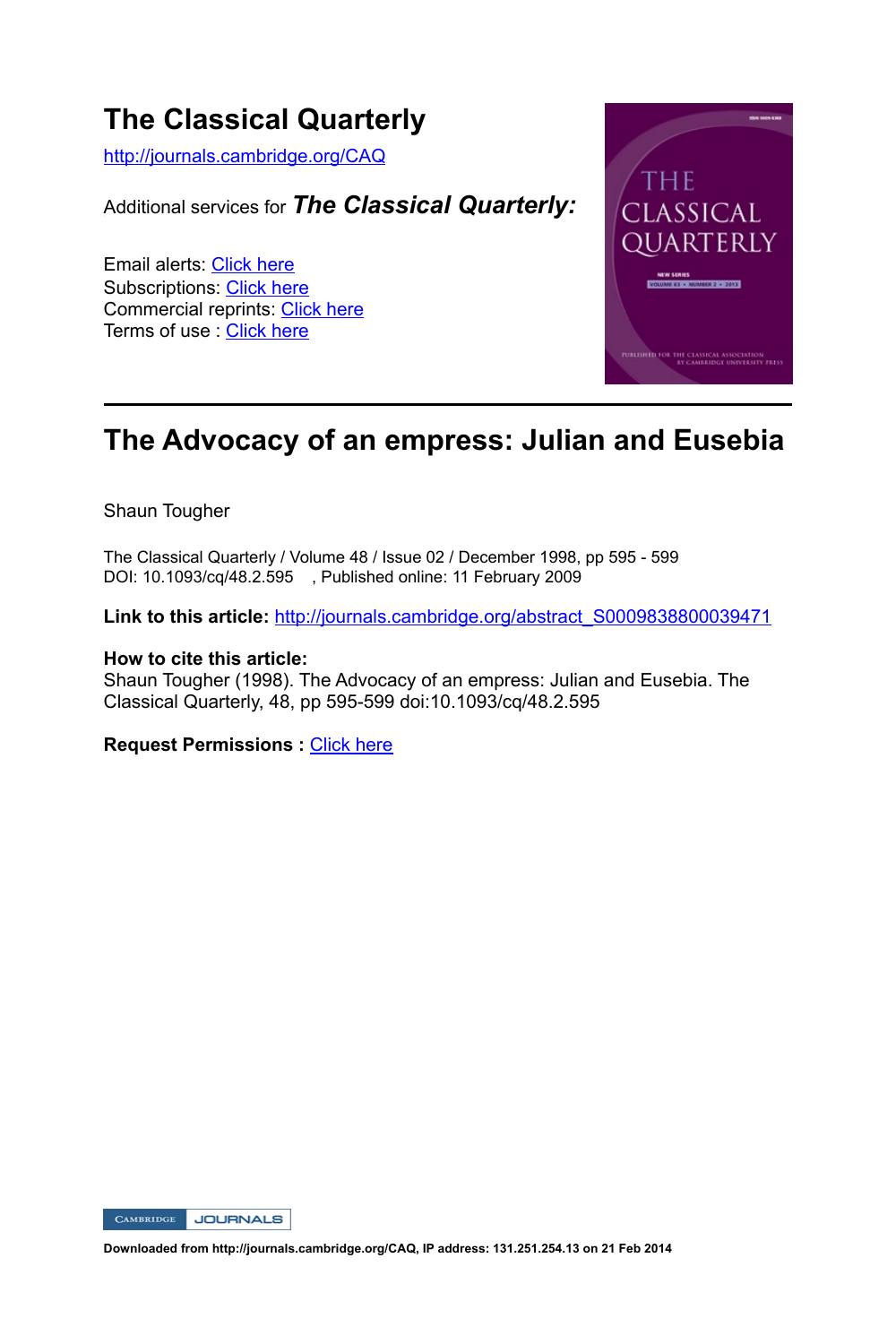#### SHORTER NOTES 595

combination of the noun *cunctator* with such an adjective in the positive. At 16.2.11 he uses the phrase *providus et cunctator,* while in 27.10.10 the words *cunctator et tutus* occur.14 The *TLL's* article on *cunctator* provides no further instance of such a collocation of this noun with an adjective. Ammianus' distinctive predilection for precisely such juxtapositions would seem to undermine the case for thinking that only Pliny's quite different comparative participle could have inspired him to link the noun *cunctator* with *cautus.*

That such an assumption is in fact unnecessary can be shown by documenting the occurrence of exactly the same combination in other classical texts. In an impressive instance of anaphoric isocolon, Livy had written (22.12.12): 'pro cunctatore segnem, pro cauto timidum . .. conpellabat'. He again links the two terms at 30.26.9 ('cautior tamen quam promptior hie habitus; et sicut dubites utrum ingenio cunctator fuerit . . .'). In Silius Italicus the words strikingly enclose a sentence (16.672-4): 'sat gloria cauto / non vinci pulchra est Fabio, peperitque sedendo / omnia cunctator'. Tacitus repeats them in a highly alliterative passage *(Hist.* 2.25.2): 'cunctator natura et cui cauta potius consilia .. . placerent'.<sup>15</sup> Finally Ammianus' contemporary Augustine twice combines the adjective with the abstract noun in a single expression *(De Anima* 1.8.9 *cauta nostra cunctatio;* ibid. 2.10.14 *cautior. . . nostra cunctatio).16*

In the above-mentioned instances Livy, Silius Italicus, and Tacitus all agree with Ammianus in pairing *cautus* with the simple noun *cunctator,* none of them concurs with Pliny in employing a comparative participle from the verb *cunctor.* Ammianus makes extensive borrowings of phraseology from both Livy and Tacitus; he would also appear to have utilized Silius Italicus for the same purpose.<sup>17</sup> It cannot therefore be assumed that Ammianus is indebted to Pliny's *Letters* for the collocation *cunctator et cautus.* There is accordingly no evidence for Ammianus' acquaintance with the Younger Pliny after all.

*University of Nebraska at Lincoln* MEIL ADKIN

nadkin@unlinfo.unl.edu

<sup>14</sup> The latter passage has recently been discussed by R. Seager, *'Ut dux cunctator et tutus*: the caution of Valentinian (Ammianus 27.10)', *PLLS* 9 (1996), 191–6; despite its title the article does not deal with Ammian

<sup>15</sup> Here H. Heubner, *P. Cornelius Tacitus: Die Historien* (Heidelberg, 1968), ii.107 and G. E. F. Chilver, *A Historical Commentary on Tacitus' Histories I and II* (Oxford, 1979), p. 191 merely register the echo of Liv. 30.26.9 in *cunctator natura;* neither notes the collocation with *cautus.* <sup>16</sup>

<sup>16</sup> No evidence for Augustine's acquaintance with either the Younger Pliny or with Ammianus is supplied by H. Hagendahl, *Augustine and the Latin Classics*, 2 vols. (Göteborg, 1967).

<sup>17</sup> Cf. Fletcher (n. 1), 383–6 (Livy); 388f. (Silius); 389–92 (Tacitus); Owens (n. 1), 194–6 (Livy); 203-7 (Tacitus).

### THE ADVOCACY OF AN EMPRESS: JULIAN AND EUSEBIA\*

The importance of the role of the empress Eusebia<sup>1</sup> in the watershed years (354-5) of the life of Julian is not in question. The narrative runs as follows. When Julian was

\* This paper was first delivered to the Postgraduate Society of the School of Greek, Latin and to the anonymous referee who responded helpfully to an earlier draft, and especially to Dr Mark Humphries and Prof. Michael Whitby, who provided eyes, ears, and encouragement.

 For details on Eusebia and her life see A. H. M. Jones, J. R. Martindale, and J. Morris, *The Prosopography of the Later Roman Empire* I, *AD. 260-395* (Cambridge, 1971), pp. 300-1; J. Szidat, *Histohscher Kommentar zu Ammianus Marcellinus, Buch XX—XXI,* III, *Historia, Einzelschriften* 89 (Stuttgart, 1996), pp. 54-5.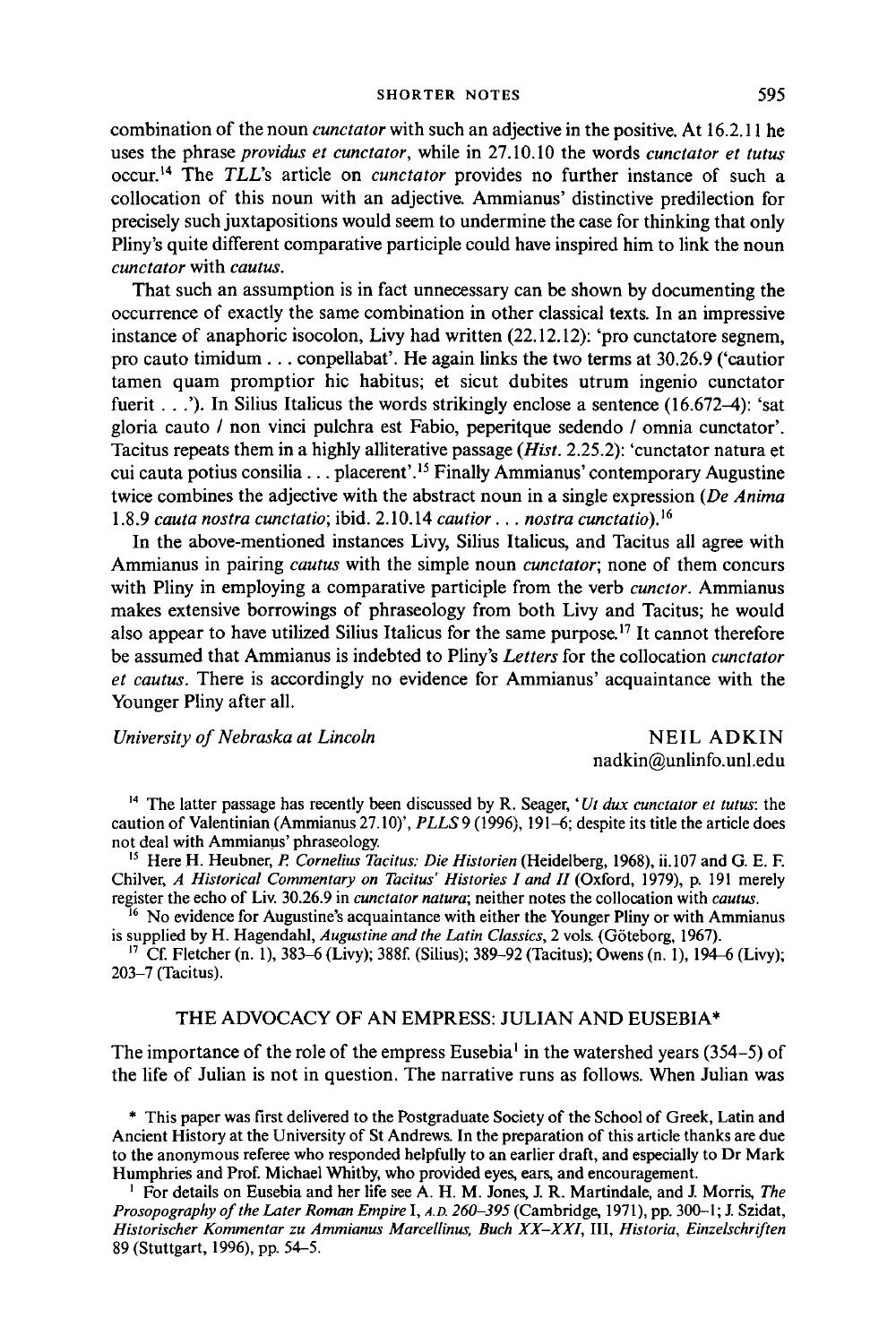summoned to Milan in 354 to the court of his Christian cousin Constantius (337-61) in the aftermath of the execution of his half-brother Gallus for treason and was questioned about his loyalty to the emperor, it was the empress who secured an audience for him with the emperor and who effected his liberation in 355. His subsequent residency at Athens was also the suggestion of the empress. Not much later in the same year, when Julian was again recalled to the court at Milan to be appointed Caesar on 6 November, the empress supported his promotion, if not indeed being the very proponent of it. Thus began Julian's imperial career, which led him to succeed Constantius as emperor in 361.

Regarding the motives of the empress, the picture is less clear. Thanks primarily to Julian himself, Eusebia's role in these affairs could be seen as an expression of her kind nature.<sup>2</sup> This, however, was to deny the contrasting evidence of other sources.<sup>3</sup> The image of the lucky intervention of Eusebia due to her kindness is certainly not the whole story in Ammianus Marcellinus. In addition, Ammianus points to the native intelligence *(nativa prudentia)* of the empress, which led her to assert that Constantius should have a kinsman as a colleague in power.<sup>4</sup> He also suggests that Eusebia advocated Julian becoming Caesar as she herself did not wish to go to Gaul with Constantius.5 Further, Ammianus reports that Eusebia was suspected of ensuring that Julian's wife had no children.<sup>6</sup> Zosimos portrays Eusebia as a totally clever, cool-headed customer.7 She realizes that Julian needs to be sent to Gaul, and to sell the idea to the suspicious Constantius she argues that it would do good either way: Julian may be a success, and thus be of use, or he may fail and die, and thus be rid of. Some scholars were thus led to seek explanations for Eusebia's behaviour beyond the vision of her kind nature. Paschoud, noting Zosimos' image of a Machiavellian Eusebia and Ammianus' information on the empress's attempts to prevent Julian's wife Helena from having a baby, reaches a composite picture of the good and bad Eusebia; he deduces that 'l'impératrice ait été inspirée par des sentiments contradictoires: un intérêt sincère pour Julien, la conviction qu'un représentant qualifé du pouvoir imperial devait en personne redresser la situation sur le *limes* rhenan, le souci enfin de protéger les droits d'un éventuel descendant quelle espérait donner à son mari'.<sup>8</sup> Drinkwater, in his study focusing on the crucial period of Julian's life from his elevation to the Caesarship to his usurpation, considers the issue of Eusebia's role in the appointment of Julian as Caesar and declares that 'Her motives would stand closer examination: did she act simply out of personal feeling for the young prince, as Julian himself believed; or were there deeper, political, machinations, involving say, a desire to counter the eunuchs, or to protect the Flavian line, or even to ensure the

2 For Julian's evidence see his *Letter to the Senate and People of Athens (Ep. ad Ath.)* and his *Speech of Thanks to the Empress Eusebia (Or.* III). The kind-hearted Eusebia appears also in Ammianus Marcellinus, *Res Gestae,* 21.6.4. For modern opinion subscribing to this image see especially R. Browning, *The Emperor Julian* (London, 1975), pp. 74-5.

 Browning, op. cit. (n. 2), p. 84, dismisses the story of the killing of Julian's child at the instigation of Eusebia as 'unverifiable' and 'symptomatic of the way the man in the street saw the imperial family'; J. Matthews, *The Roman Empire of Ammianus* (London, 1989), p. 86, dismisses the story of the empress preventing Helena from having a child as 'an unsupported fragment of court gossip'.

4 Amm. Marc. 15.8.3.

<sup>4</sup> Amm. Marc. 15.8.3. <sup>5</sup> Amm. Marc. 15.8.3.<br><sup>6</sup> Amm. Marc. 16.10.18–19. Ammianus's attitude to Eusebia's brothers Eusebius and Hypatius is also striking and I hope to explore it elsewhere.

 Zosimos, III.1.2-3, ed. trans. F. Paschoud, *Zosime. Histoire Nouvelle* II.1 (Paris, 1979), pp. 8-9.

 $8$  Paschoud, op. cit. (n. 7), p. 62.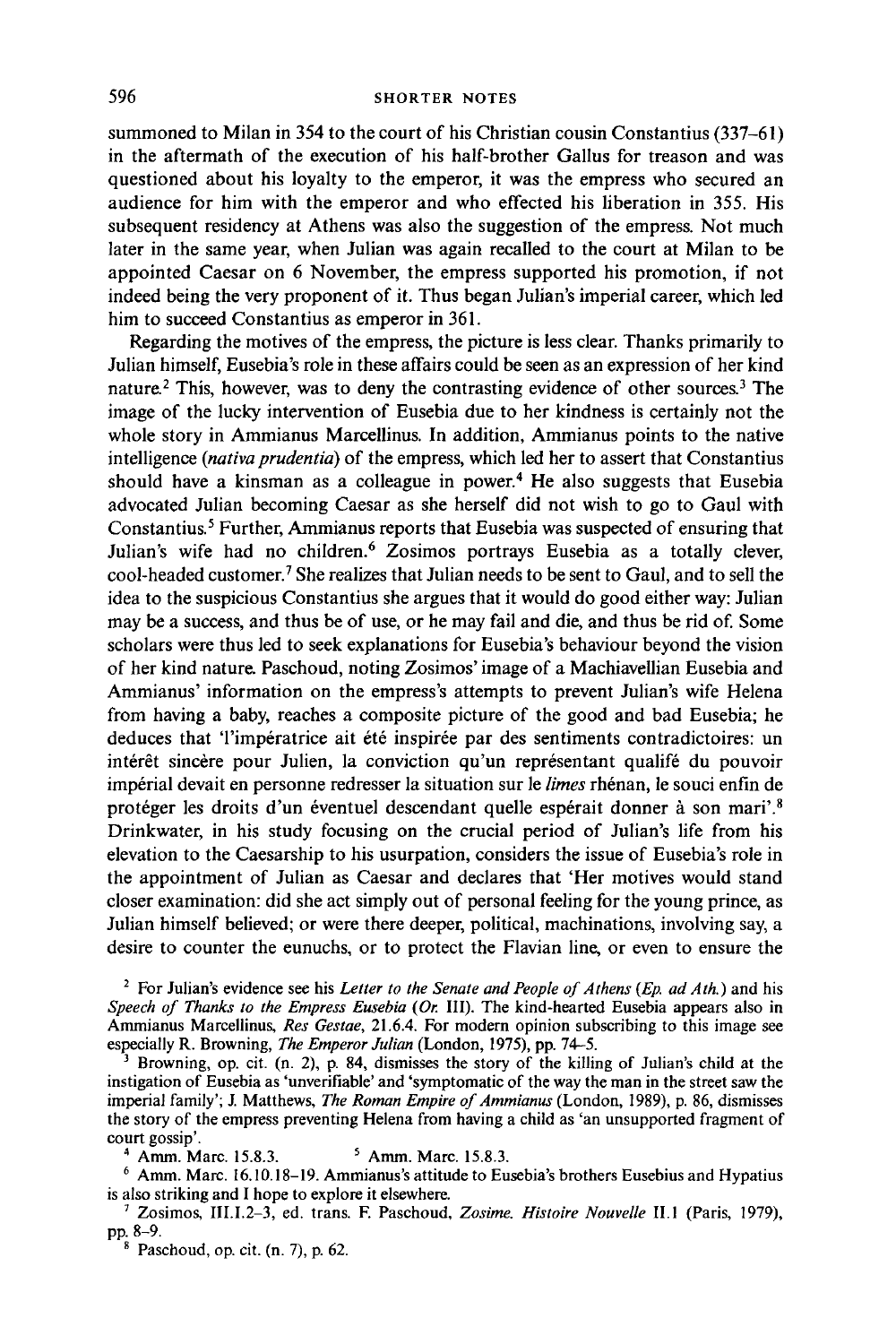survival of her, as yet unconceived son?<sup>9</sup> Aujoulat examined the image and role of Eusebia at length. Usefully highlighting that the kind Eusebia is largely a product of panegyric,<sup>10</sup> Aujoulat doubts that Eusebia was altruistic, accepts Ammianus' evidence that she prevented Helena from having children, believes that political considerations were uppermost in the empress's mind when she stretched out her protection to Julian, and also raises the possibility that there was a strong intellectual sympathy between the protectress and the protected.<sup>11</sup> This questioning of the actions of Eusebia and her motivations is undoubtedly deserved. However, I wish to suggest that the reason for Eusebia's behaviour is perhaps even simpler than those previously propounded. My starting point will be the central evidence of Julian.

The two works of Julian that deal explicitly with the events of 354-5 are his *Speech of Thanks to Eusebia,* written not long after his stationing in Gaul as Caesar, and the *Letter to the Senate and People of Athens,* written in 361 after Eusebia had died and justifying his opposition to the emperor Constantius. The *Letter* appears to have a very different emphasis on events from that of the *Speech.* Whilst in the latter Julian recognizes the part Eusebia played in sending him to Greece, in the *Letter* he says it is Constantius who 'bade me retire for a short time to Greece, then summoned me from there to court again'.12 On his arrival Julian finds Constantius absent, and it is then that Eusebia is in contact with Julian by letter. Only on Constantius' return is Julian given access to court, and his appointment as Caesar follows. In all this no mention is made of Eusebia promoting the cause of Julian. The difference between the two documents may lie in their purpose and date. The *Letter* was written when Eusebia was no longer an issue, and when Julian wished to blacken Constantius; the *Speech* was written ostensibly to thank Eusebia for her support, and it is here that we find much more detail on the events of 354-5, especially on the promotion to the position of Caesar. In the *Speech* it is again Constantius who summons Julian to Milan in 355, and there offers him 'the greatness'.<sup>13</sup> Eusebia's role is that of encourager, to urge Julian to accept what her husband offers. Indeed, when Julian is troubled about having accepted the offer, Constantius sends him to have an audience with the empress. The result of this is that Julian is forced to resign himself to the Caesarship.

Thus the image that Julian transmits, apparently in spite of himself, is not that of a woman expressing her kind nature, but of a wife cooperating with the wishes of her husband. Eusebia supports Constantius in his aim to have Julian as Caesar: she keeps him sweet until her husband has time to see him and she acts as a figure of reassurance for Julian to persuade him to accept what her husband desires. Whilst Julian's portrait of these events is undoubtedly a literary creation, and one in which he may have wished deliberately to play up the extent to which the emperor was in control of the situation, it does at least raise the possibility of an alternative explanation for Eusebia's behaviour: when the empress acted as friend and advocate for Julian she was in fact deliberately acting out a role created for her by her husband Constantius, a role designed to appeal to Julian, to gain his trust and cooperation. It is telling that in those instances where Eusebia did help Julian the result was that her own husband's wishes

<sup>&</sup>lt;sup>9</sup> J. F. Drinkwater, 'The pagan "underground", Constantius II's "secret service", and the survival, and the usurpation of Julian the Apostate', in C. Deroux (ed.), *Studies in Latin Literature and Roman History* II, *Collection Latomus* 180 (Brussels, 1983), pp. 348-87, esp. p. 368. <sup>10</sup> <sup>10</sup> See also S. Tougher, 'In praise of an empress: Julian's *Speech of Thanks* to Eusebia', in Mary

Whitby (ed.), *The Propaganda of Power* (Leiden, 1998), pp. 105-23.

N. Aujoulat, 'Eusebie, Helene et Julien', *Byzantion,* 58 (1983), I, 'Le temoignage de Julien', pp. 78-103, II, 'Le témoignage des historiens', pp. 421-52.

*Ep. adAth.,* 273D-274D. <sup>13</sup> Or. III, 121B-C.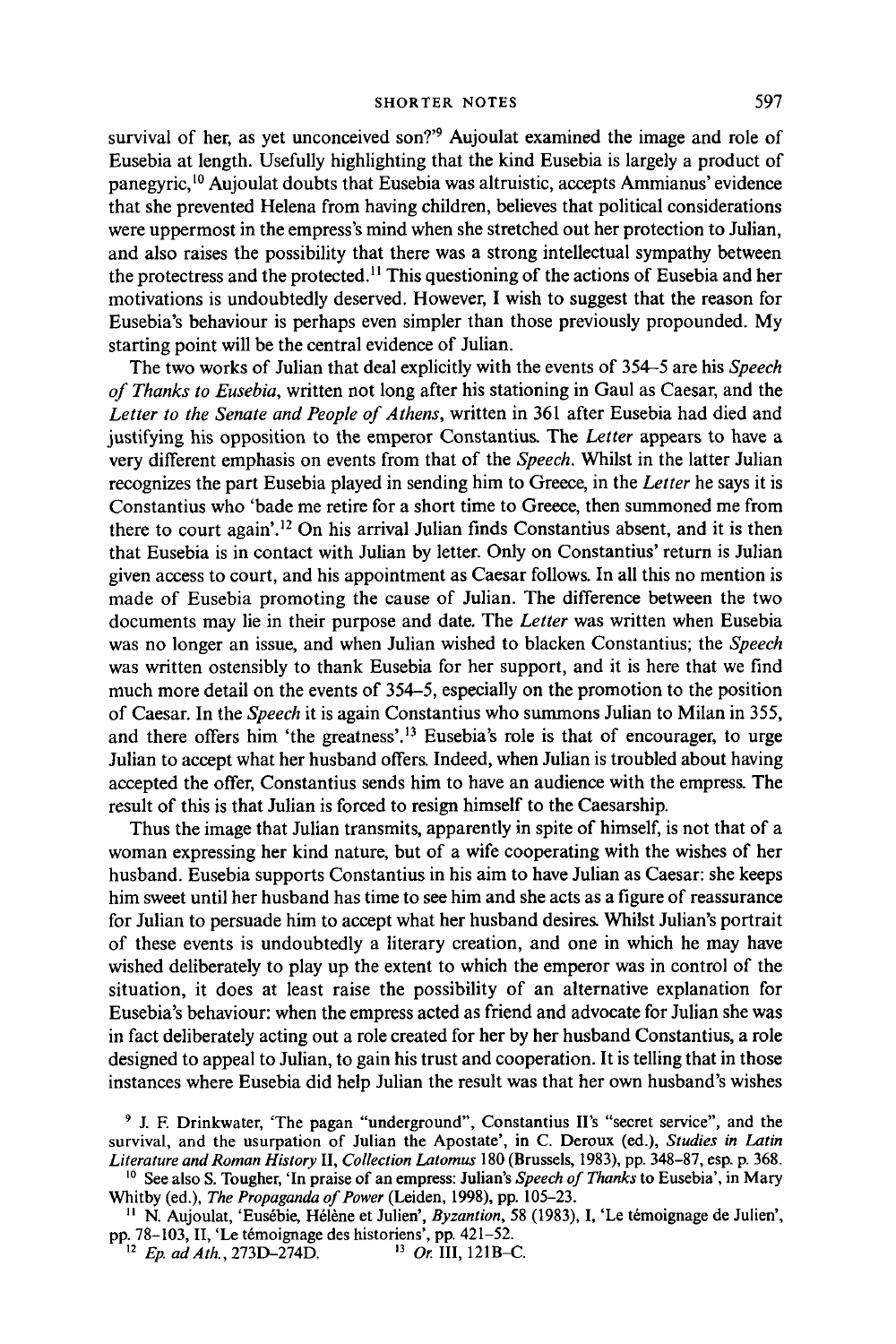were fulfilled. As Matthews comments on the sending of Julian to Athens, 'It seems likely that in choosing this relatively accessible place of seclusion Constantius already anticipated the role that awaited his young nephew'.<sup>14</sup> Constantius knew that Julian might have his uses in future by providing a solution to the pressing problem of being in two places at once, the problem that the appointment of Gallus had been meant to solve. Those who saw in Eusebia's motives something more than kindness were surely right, but I would suggest that they then made the fundamental mistake of assuming that the motive factors were entirely her own.

It might be wondered why Constantius did not appeal to Julian directly, why the emperor felt the need for Eusebia as a front woman. The answer is clear enough: Constantius knew that he was distrusted and disliked by his cousin. Julian's experiences at the hands of Constantius were notoriously bad. The emperor was believed to have been responsible for wiping out most of the male members of Julian's father's side of the imperial family in  $337$ ,<sup>15</sup> and he had taken strict control of Julian's life, arranging where he lived and whom he saw. Only recently another relative had fallen victim to Constantius, Julian's half-brother Gallus. As Julian himself makes clear, and as Constantius was undoubtedly aware, they had in fact only met once before 354, when Constantius visited Gallus and Julian at Macellum, the estate where they were confined. This was a dysfunctional relationship, and Constantius knew it. He also knew that he needed Julian on his side, and this is where Eusebia came in. Eusebia was a relative newcomer to court, having become Constantius' second wife after the defeat of the western rebel Magnentius in 353. She had no previous connection with the history of tension between Constantius and Julian. She presented the opportunity of building bridges, extending the hand of friendship to her new relative. Thus she was cast as Julian's advocate. She is seen to help him refute the allegations against him that were current in the aftermath of Gallus's death by securing him an audience with her husband; she achieves his liberty; and she gets him sent to Athens. Then she reassures him that becoming Caesar is a good thing, unites him with a wife, and sends him on his way with a gift of literature designed to please.

This reinterpretation of Eusebia's role in the events of 354-5 has several repercussions. It serves to undermine Ammianus' image of Constantius II as a weak-willed emperor, subject to the influences of wives, courtiers, and eunuchs. To an extent this is hardly a surprise as Ammianus wished to portray Constantius in this way as a foil for the virtuous Julian. The part of Ammianus' history that survives provides no case of wifely influence on Constantius beyond the case of Eusebia anyway, and this was a case of good influence, as far as Julian is concerned.<sup>16</sup> Second, it is still the case, as Drinkwater asserts, that the 'topics of Julian's life and reign' need to be more rigorously studied.17 Certainly Julian's evidence of a good Eusebia could be resorted to despite opposing evidence, but the very evidence of Julian has not been read closely enough, for it provides the key for another reading of Eusebia's behaviour. Finally, and most obviously, Eusebia's actions of 354-5 must not be seen as those of a free

<sup>15</sup> J. W. Leedom, 'Constantius II: three revisions', *Byzantion* 48 (1978), 132-45, explores the question of Constantius's involvement in the deaths that followed that of Constantine the Great and concludes that the evidence is not good enough to convict Constantius. <sup>16</sup>

<sup>16</sup> See the comments of R. Seager, *Ammianus Marcellinus. Seven Studies in his Language and Thought* (Columbia, 1986), p. 102.

 $17$  Drinkwater, op. cit. (n. 9), p. 348.

<sup>&</sup>lt;sup>14</sup> Matthews, op. cit.  $(n, 3)$ , p. 85.<br><sup>15</sup> J. W. Leadern, Constantius II